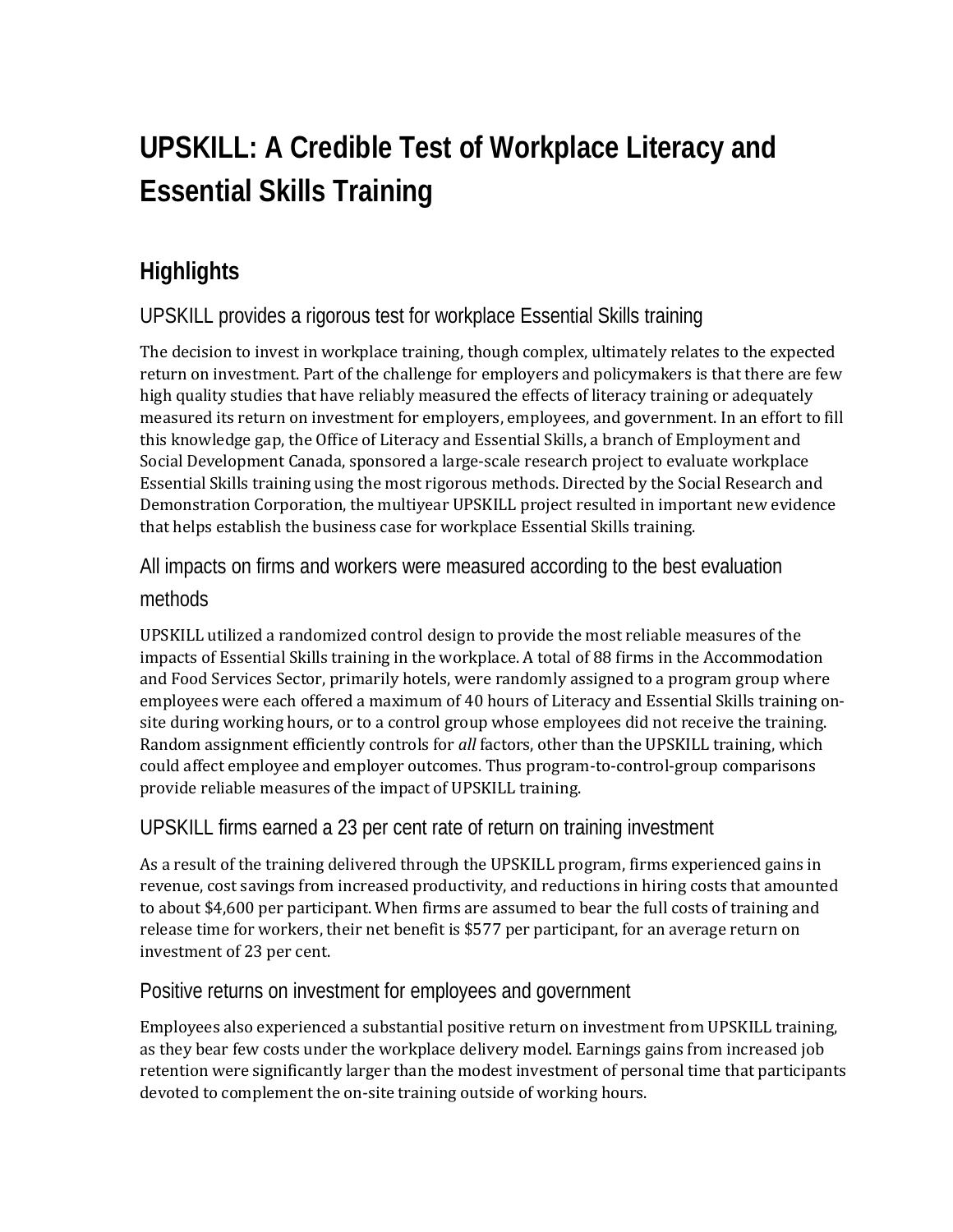Governments also realized a positive return on their investment. As a baseline scenario for the cost-benefit analysis, governments were assumed to cover only costs of the program launch for sector-level activities: sector engagement, needs analysis and basic curricula design. As a result of the training, governments experienced gains in terms of increased income, corporate, and sales taxes, as well as a small reduction in transfers for Employment Insurance benefits. These gains more than offset the costs of sector-level activities to support the launch of workplace Essential Skills training.

# **Effects of Literacy and Essential Skills Training on Workers:**

#### $\triangleright$  Increased literacy scores

Participants' document use scores on a standardized literacy test increased by 11 points immediately after training and by up to 18 points six months later, compared to the changes experienced by workers in the control group. Among those assessed more than a year after enrolment, a 23-point impact was observed, which is equivalent to about half a level on the internationally recognized literacy scale. This provides evidence that improvements in literacy skills can occur fairly quickly after training, and increase subsequent to training, as individuals utilize their skills.

Along with the average improvement in skill scores, the percentage of participants achieving the literacy skills level required in their job increased substantially. For the average employer with 15 employees, 3 additional workers meet the literacy requirements of their job following UPSKILL training.

#### $\triangleright$  Improved job performance

Significant gains in job performance were also observed among UPSKILL program group members including a greater breadth of service quality, improved relations with customers, and increased task efficiency. At the same time, Essential Skills training led to a substantial increase in the number of employees achieving industry certification standards of job performance, compared to the changes observed among the control group.

#### $\triangleright$  Increased job retention

UPSKILL training led to significantly higher rates of job retention among participants. Fully 91 per cent of participants worked with the same employer up to a year after enrolment, compared to 83 per cent of those in the control group. Participants were also less likely to be unemployed a year after enrolment: only 3 per cent had an unemployment spell compared to 9 per cent in the control group. On average, participants worked nearly four weeks more over the year compared to the control group. Participants were also slightly less likely to receive Employment Insurance benefits in the year after enrolment.

#### $\triangleright$  Improved health and well-being

In addition to improving labour market outcomes, literacy has been linked with a number of non-financial outcomes such as attitudes, confidence, social capital, and health and well-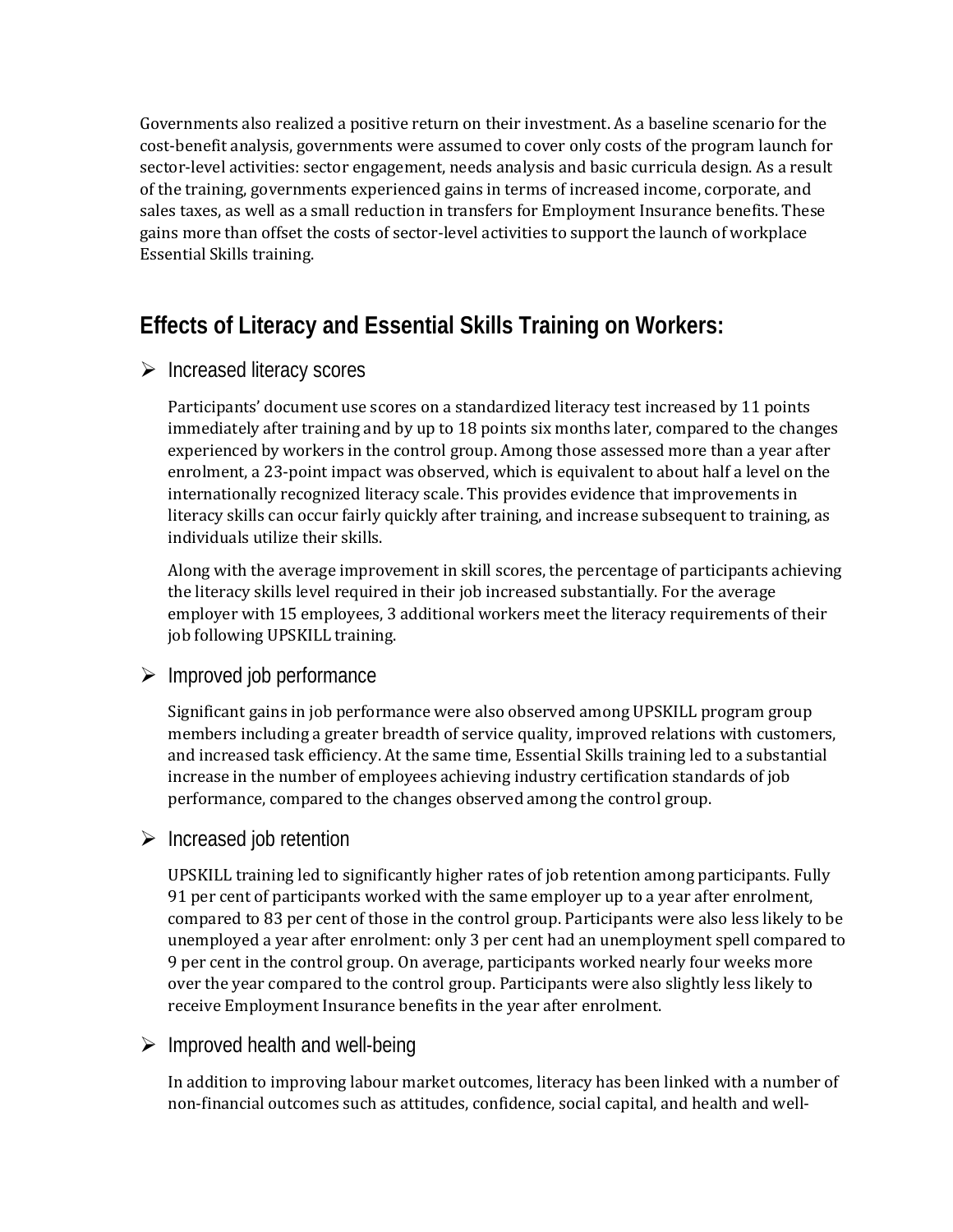being. In terms of mental health, program group members were nearly 25 percentage points more likely than the control group (76% vs. 51%) to have reported a reduction in their levels of stress experienced in the workplace since enrolling in the UPSKILL training program.

#### $\triangleright$  Effects were greater for employees with lower pre-training skills

UPSKILL training had larger effects on job performance for participants who had lower levels of pre-training literacy. This reinforces the fact that Essential Skills training can benefit a whole spectrum of workers, not just those who are already skilled. Furthermore, a broad mix of workers benefitted both socially and economically from training, including men, women, immigrants and non-immigrants alike.

# **Effects of Literacy and Essential Skills Training on Firms:**

#### $\triangleright$  Increased customer satisfaction

Over 70 per cent of program group firms reported significant increases in satisfaction of hotel guests compared to less than 40 per cent of the control group. Significant reductions in customer complaints were also observed among program group firms, a key driver of customer loyalty, return visits, and repeat sales. Over three quarters of firms in the program group reported reductions in the incidence of customer complaints compared to less than a quarter of control group firms.

#### $\triangleright$  Cost savings and productivity gains

Employers recorded significant reductions in wastage and errors in both core job tasks as well as administrative activities. Nearly half of program group firms reported significant reductions in error rates, compared to only 1 in 5 firms in the control group. These efficiency gains translated into cost savings of about \$1,000 per participating employee in the year after enrolment. Accompanying these gains, were reduced time spent by supervisors monitoring and correcting work of their staff, adding another \$1,200 per participant in savings over the follow-up period. Firms in the program group also experienced a reduction in hiring cost arising from increased job retention. For the average employer with 15 employees, this translated into about one less hire that needed to be made during the year after enrolment.

#### $\triangleright$  Increased revenues

Program group firms were much more likely to report an increase in customer loyalty. This was accompanied by a positive impact on occupancy rates, with about half of program group firms having experienced an increase compared to about a third of the control group. It is estimated that these gains in occupancy rates, which were accompanied by small increases in spending on food and beverages, added some \$2,200 in incremental revenues, per participant, for program group firms over the year following enrolment.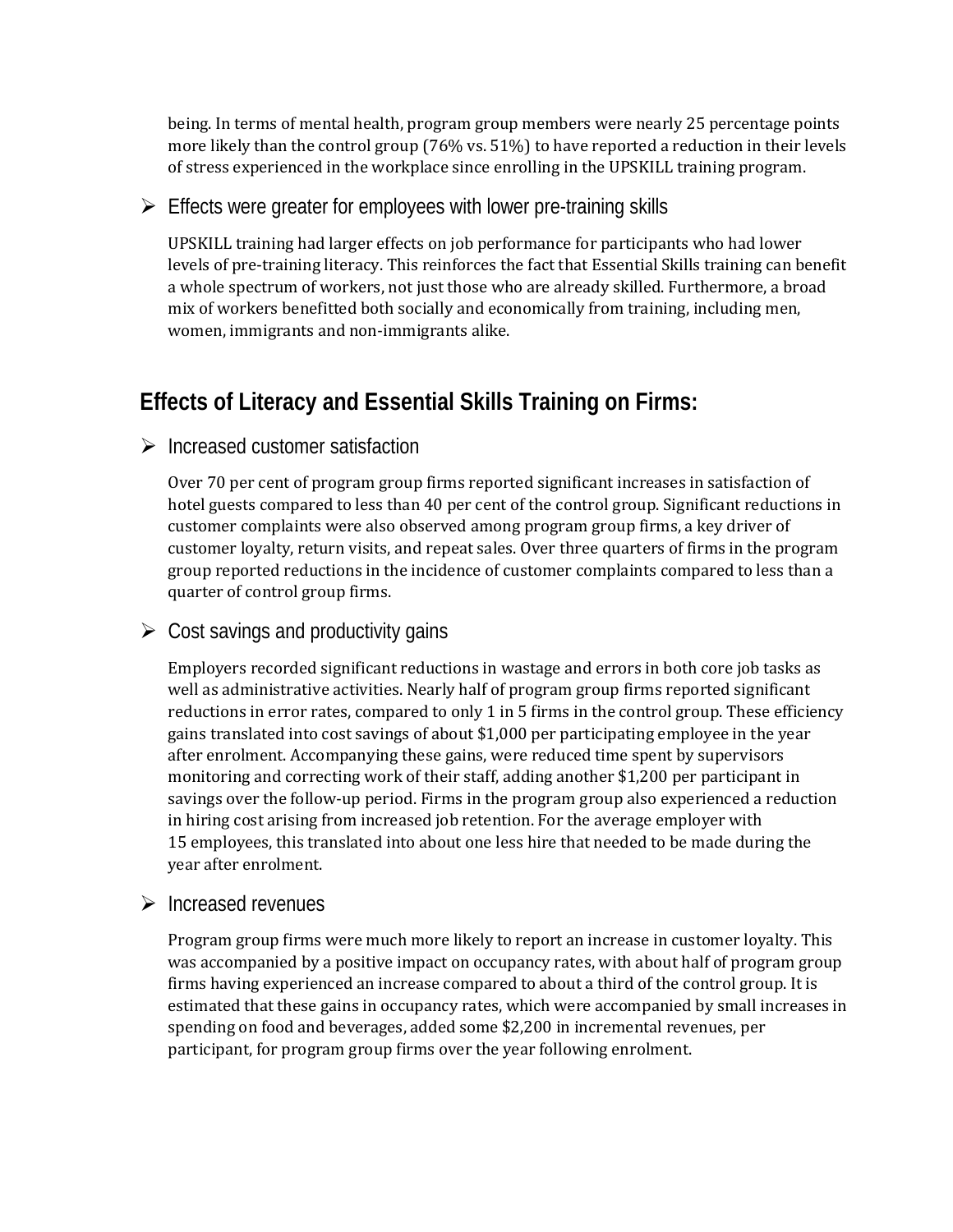$\triangleright$  Benefits were achieved with modest investment of workers' time

The amount of release time that employers made available to participants to engage in training was, on average, just under 20 hours per participant – only about half of the 40 hours that was offered. However, once participants began the training, there were very high attendance rates and participants missed only a small fraction of what was available.

 $\triangleright$  Larger impacts were seen in firms with greater breadth of business needs

Participants who were working in firms that had reported a high degree of needs at the time of enrolment experienced substantially larger impacts on their literacy scores and job performance than firms with fewer core pre-training business needs.

## **Conditions for Success**

Understanding worker and business needs is key to maximizing ROI

The degree of need among both learners and businesses are key considerations for practitioners and employers in determining whether or not to provide LES training and how best to deliver it in order to produce positive effects in a given workplace context.

The corollary is that firms that do not have or cannot articulate clear business needs may not be ready for LES training. Similarly, workers that do not have explicit and unaddressed gaps in job performance that are linked with low literacy skills, may not be well suited for LES training. A strong business case for workplace LES training is dependent on an understanding of these underlying needs of workers and firms.

 $\triangleright$  Firms' commitment to learning and training matters

The study considered the importance of a firm's learning culture and commitment to training. UPSKILL results suggest that a firms' prior investments in training, through either direct expenditures and/or incentives for workers, are important indicators of future impacts of Literacy and Essential Skills training.

 $\triangleright$  Trust and workers' receptivity to learning also matters

Impacts of UPSKILL were larger for those with greater receptivity to learning and higher levels of trust. Low levels of trust can diminish the application of newly developed skills to work-related tasks. Situations within the workplace that may diminish trust, like management-union disagreements or recent layoffs, may thus diminish the benefits of training.

 $\triangleright$  Implementation can be difficult for small firms

The amount of release time that employers can make available, given their current business demands, is an important barrier to training. Small firms, with less than 20 employees, find it particularly challenging. In the UPKSKLL project, even though a matching subsidy for release